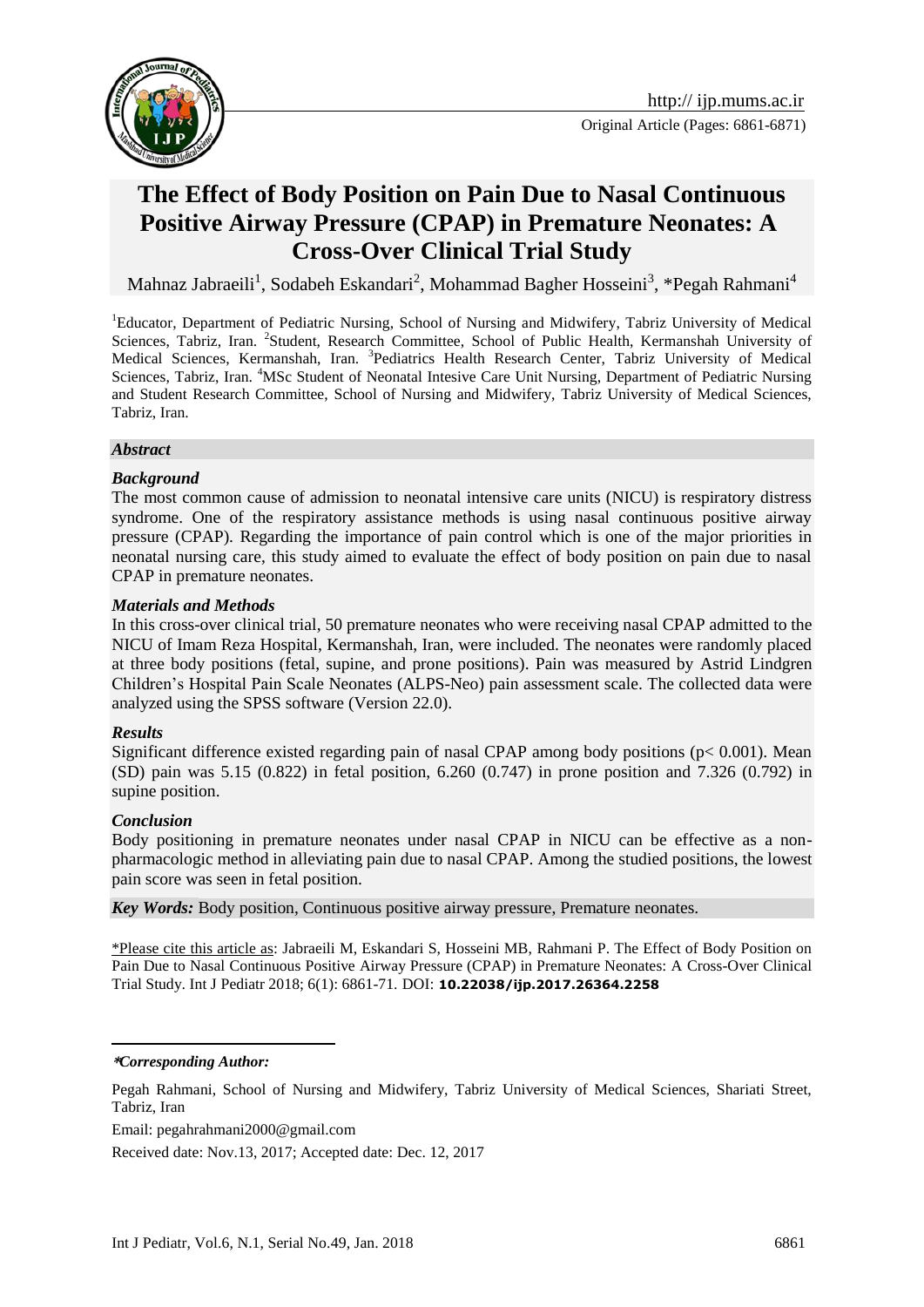# **1- INTRODUCTION**

 Pain in newborns is a complicated, individualized, subjective, and universal finding (1). Premature neonates are usually admitted to neonatal intensive care units (NICU) to receive diagnostic and therapeutic procedures which are usually painful (2). The most common reason for admission to NICU is respiratory distress syndrome (hyaline membrane disease). About 60% of neonates with gestational age less than 30 weeks and 42% of neonates who weigh less than 1,500 grams upon birth develop this syndrome (3).

Nasal continuous positive airway pressure (CPAP) is one of the most commonly applied respiratory support treatments in such neonates  $(4, 5)$ . According to the most recent report by the World Health organization (WHO), 15 million premature neonates are born annually globally (6), with an increasing trend (3). Premature neonates are more susceptible to conditions such as body temperature instability, hypoglycemia, respiratory distress, apnea, jaundice, and feeding problems when compared to term neonates [\(7\)](#page-9-0). Premature neonates are more sensitive to pain and stress compared to term neonates. They have lower tolerability threshold for touching and express more pronounced reflexes [\(8\)](#page-9-1).

According to a previous study, on average 14 to 25 painful procedures are done for neonates admitted to NICU. Placement of CPAP prong and nasogastric tube is one of the painful procedures [\(9-10\)](#page-9-2). According to the evidence, placement of CPAP prong causes moderate to severe pain [\(11-12\)](#page-9-3). Evidences show that premature neonates have deficit in their functional maturity and autonomic system. Therefore, painful and stressful experiences induced in hospitals can cause alterations in brain development and consequent behavioral and educational difficulties later in childhood (6) . Hence, pain management has a crucial role in prevention of

undesired physical and psychological effects (3), and pain control is essential [\(13\)](#page-9-4). Administration of analgesics for pain alleviation is doubtful in neonates due to insignificant effects and potential side effects. On the other hand, nonpharmacologic methods for pain control not only are accessible, inexpensive without requirement for doctor prescription, but also are more tolerated by neonates [\(13\)](#page-9-4). Non-pharmacologic methods are likely to exercise their pain control effect via direct or indirect ways. Direct ways include blocking pain transmission pathways or activation of pain blocking pathways or modifying pain modulation pathways. Indirect effect includes decreasing pain in painful stimuli. One of the non-pharmacologic interventions for pain control, which is a sensory stimulus, is body positioning in neonates [\(12\)](#page-9-5). In a study Ali Nejad et al. (2014), facilitated tucking has been shown to be an effective non-prescriptive method for reducing the pain of suction from the tracheal infertility (14). According to a previous study, placement of CPAP prong and nasogastric tube is one of the painful procedures [\(9-10\)](#page-9-2). According to the evidence, placement of CPAP prong causes moderate to severe pain [\(11-12\)](#page-9-3).

The body position of neonates not only has direct effect on neuronal development, but also can decrease significantly long-term complications of prematurity and pain due to painful procedures(15). Limited studies have been done regarding the effect of body positioning, as a behavioral intervention, on pain alleviation in neonates. Pain control is a priority in neonatal nursing care and selecting a nonpharmacologic intervention is the responsibility of nurses. Also, body positioning is an inexpensive method which is easily applicable. Therefore, this study was performed to determine the effect of body position on pain induced by nasal CPAP in premature neonates.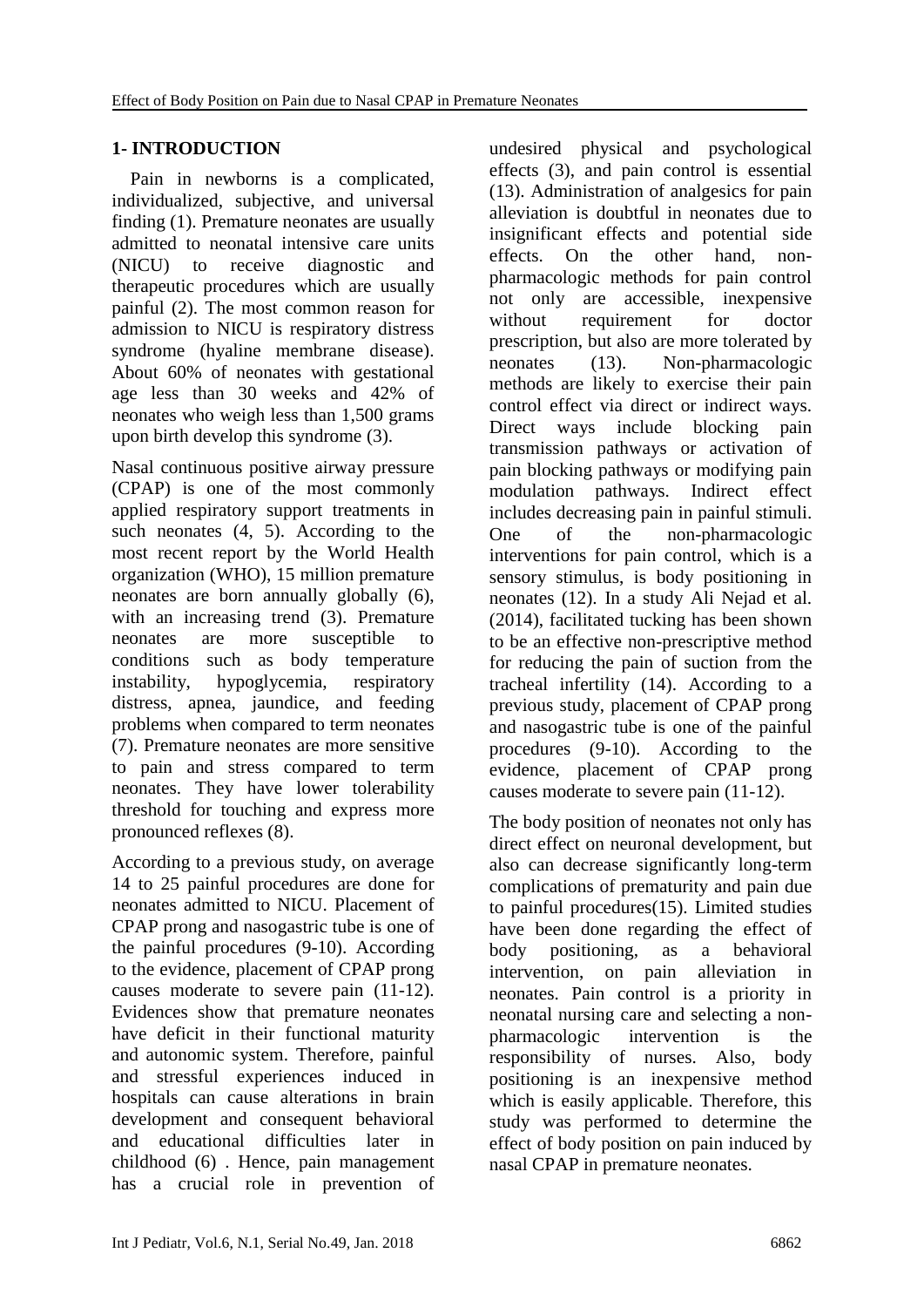## **2- MATERIALS AND METHODS**

## **2-1. Study design**

 This Cross-Over Clinical Trial study was conducted at the neonatal intensive care unit of Imam Reza Hospital in Kermanshah, Iran. The study was registered at the Iranian Registry of Clinical Trials (IRCT= 201509094617N13). The study population consisted of newborns in the neonatal intensive care unit between 25 October 2015 to 25 March 2016 were under nasal-CPAP (n-CPAP) and met the inclusion criteria.

# **2-2. Inclusion criteria**

Infants were receiving oxygen by nasal CPAP, Apgar score at 5 minutes of higher than 7; gestational ages of 27 to 35 and birth weight of 1,000 to 2,500 gr were included in the study.

## **2-3. Exclusion criteria**

Newborns had asphyxia during delivery, using analgesic, sedative, or anticonvulsive medications during the last 24 hours, congenital abnormalities especially at nasal region and cleft palate were not included in the study.

# **2-4. Samples**

The study population consisted of 50 infants were under N-CPAP. The results obtained by Saki et al. (2009) (16) were used to determine sample size. According to the statistics consultant, the sample size was set at 40  $(\alpha=0.05; 90\%$  testability); where,  $Z1-\beta$  represents testability of  $\beta=0.1$ (Z1- $\beta$ =1.28); Z1- $\alpha$ /2 represents 95% confidence interval  $(Z1-α/2=1.96)$ ; δ1 and δ2 represent an estimate of standard deviation of pain in each group; μ1 and μ2 represent minimum mean difference of pain score between groups, which indicate a significant difference. However, the sample size was raised to 50 to achieve the optimal result, referring to Saki et al.  $(2009)(16)$ .

The newborns were randomly assigned to draw lots in 6 situation and 3 positions in a draw. Neonatal pain score was measured in any position and after each body position change, in order to avoid the effect of the previous body position, the neonate was left free for 15 minutes (i.e., washout period) (4). Firstly, the pain score of ten neonates were determined separately at the same time by two observers. Interobserver agreement was determined by calculating Kappa Cohen coefficient. Coefficient value of more than 0.7 is considered to be good. Here, the Kappa coefficient was 0.8 (17) (**Figure.1**).

# **2-5. Data collection instruments**

In this study, a multi-part information form was used. The first part included the demographic characteristics of the newborns and the second part of the checklist, which was used to assess the pain intensity of the Astrid Lindgren Children's Hospital Pain Scale Neonates (ALPS-Neo). The Personal Information Form prepared by the researchers was used to collect descriptive characteristics of the newborn (gender, gestational age, weight, delivery method, number of children previously delivered by the baby's mother, etc.).

## **2-5-1. The Astrid Lindgren Children's Hospital Pain Scale Neonates (ALPS-Neo)**

For the first time, the ALPS-Neo scale was confirmed by Lundqvist and colleagues in 2014 (18). The ALPS-Neo pain scale has five items including facial expression (peaceful, Distressed expression May grimace slightly, Distressed expression, may cry and chin drop), breathing pattern (calm effortless breathing, slightly strained breathing or breathing pause, strained breathing fast breathing and apnea), tone of extremities (normal tone, varied tone, and flaccid), hand and foot activity (relaxed, slightly clenched fist and/or trying to grasp hand on face, Tightly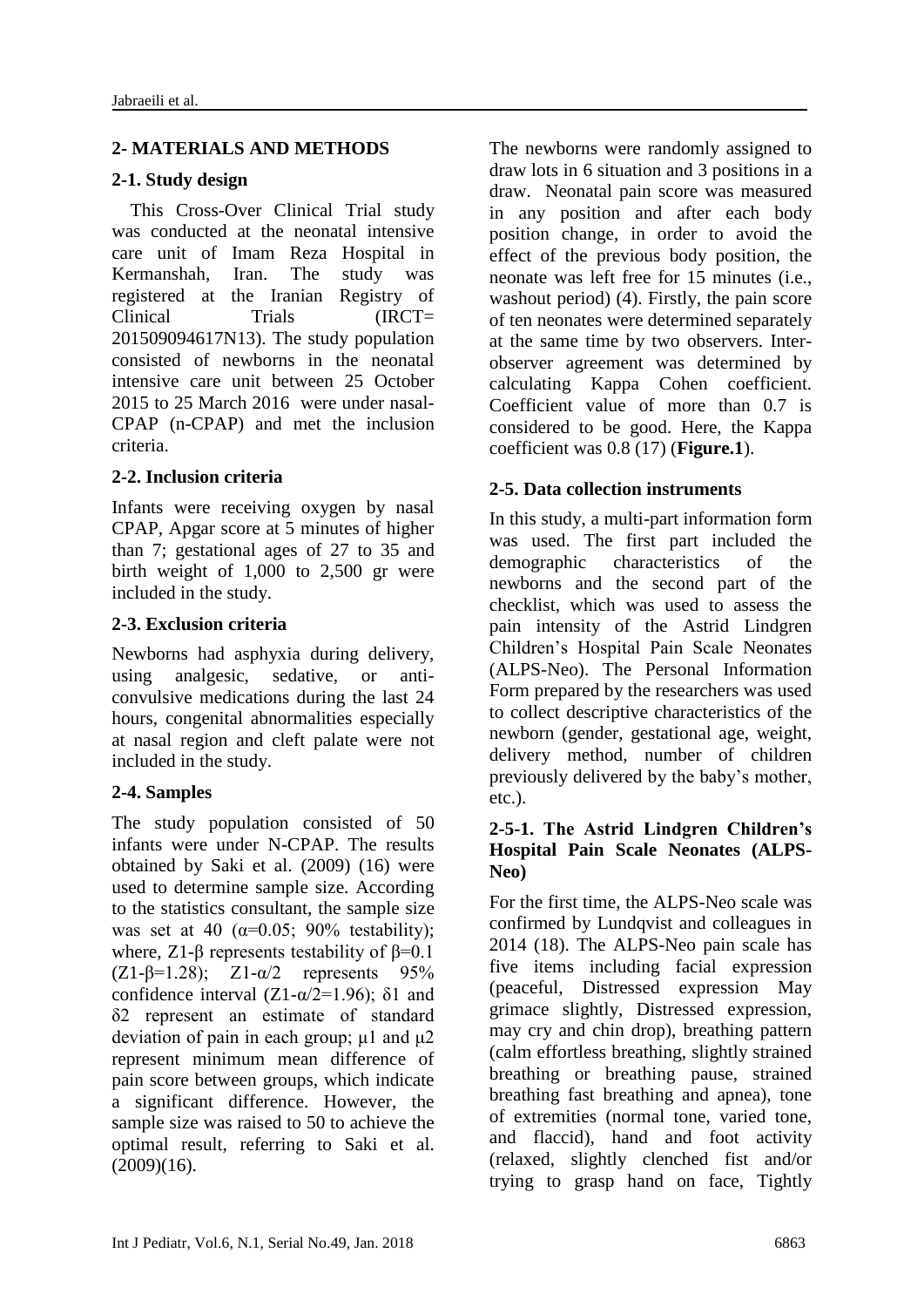clenched fingers/toes spread flaccid), and level of activity (calmly asleep/calmly awake, occasional motor restlessness, Persistent motor restlessness exhausted). The score range for each item is 0 to 2. Therefore, the total score ranges from 0 to

10. Scores lower than 5 show no pain, 5-7 show moderate pain, and scores of 7-10 show severe pain[\(18\)](#page-10-0) (**Table.1**).



**Fig.1**: Consort diagram.

|  |  |  |  | Table-1: Astrid Lindgren Children's Hospital Pain Scale Neonates (ALPS-NEO) (18). |
|--|--|--|--|-----------------------------------------------------------------------------------|
|--|--|--|--|-----------------------------------------------------------------------------------|

| Variables                |                               |                                                       | $\mathfrak{D}$                                     |
|--------------------------|-------------------------------|-------------------------------------------------------|----------------------------------------------------|
| <b>Facial Expression</b> | Peaceful                      | Distressed expression<br>May grimace slightly         | Distressed expression, may<br>cry<br>Chin drop     |
| <b>Breathing Pattern</b> | Calm effortless breathing     | Slightly strained breathing<br>Breathing pauses       | Strained breathing<br>Fast breathing<br>Apneas     |
| Tone of Extremities      | Normal tone                   | Varied tone                                           | Tense or flaccid                                   |
| Hand/Foot Activity       | Relaxed                       | Slightly clenched<br>May try to grasp<br>Hand on face | Tightly clenched<br>Fingers/toes spread<br>Flaccid |
| Level of Activity        | Calmly awake<br>Calmly asleep | Occasional motor<br>restlessness                      | Persistent motor<br>restlessness<br>Exhausted      |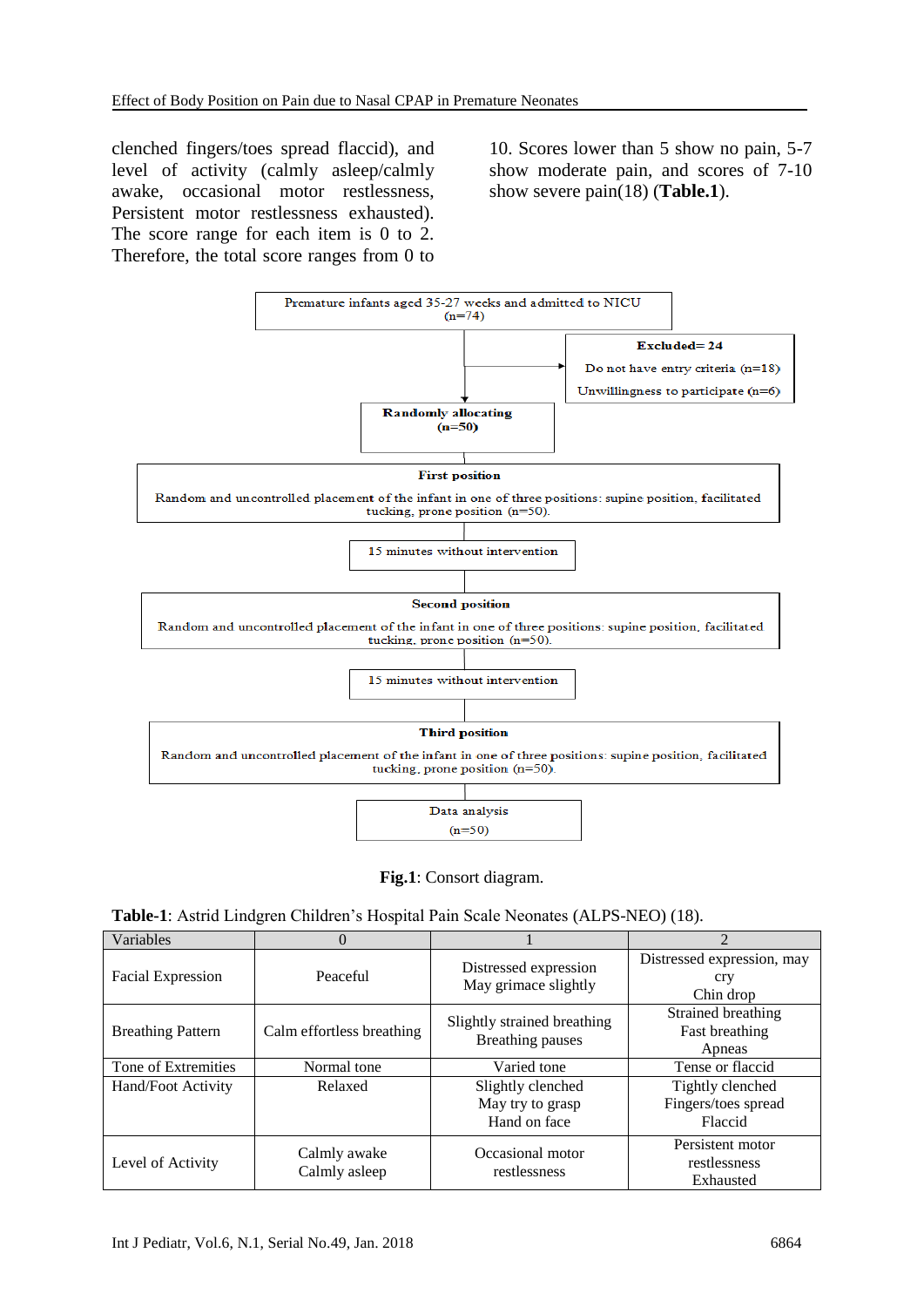# **2-5. Procedure**

Before study initiation, the objectives of the study were explained to the parents of neonates and if they agreed, written informed consent was obtained. Then the neonates were randomly placed by trained nurse in one of the body positions including facilitated tucking, prone, and supine positions (**Figures 2-4**). Each neonate experienced all positions. In order to prevent bias, the order of body positioning for each neonate was selected randomly. Note that this is a crossover study in which an individual acts as its control group (19).

Initially, the neonates were placed inside the nest. Nasal CPAP prongs were inserted by trained nurse inside the neonate's nose. The prong size was selected based on weight and gestational age of the neonate using a specific ruler. The prongs were inserted inside the nostrils in a way that it did not compress the nasal septum. The tapes of the prongs were fixed to the neonate's cap to avoid oxygen leak or prong displacement. In addition, cotton pads were placed under the tapes on the neonate's face to avoid irritation of the skin. One hour later, after the physiologic state of the neonate was determined to be stable the first studied body position was applied randomly. The neonate was placed at the first particular body position for 30 minutes. During this time, a video was recorded using a camera (Sony DCR SR45 Hybrid). During the video recording, behavioral responses of the neonate were recorded. After each body position change, in order to avoid the effect of the previous body position, the neonate was left free for 15 minutes (i.e., washout period) (4).

Then, the neonate was placed in the second and third body positions as described earlier 30 minutes for each body position and relevant washout periods of 15 minutes. The pain measurements were done as described earlier. At the end, the videos were reviewed by a trained nurse to measure pain using the ALPS-Neo scale.



**Fig.2**: The Supine position.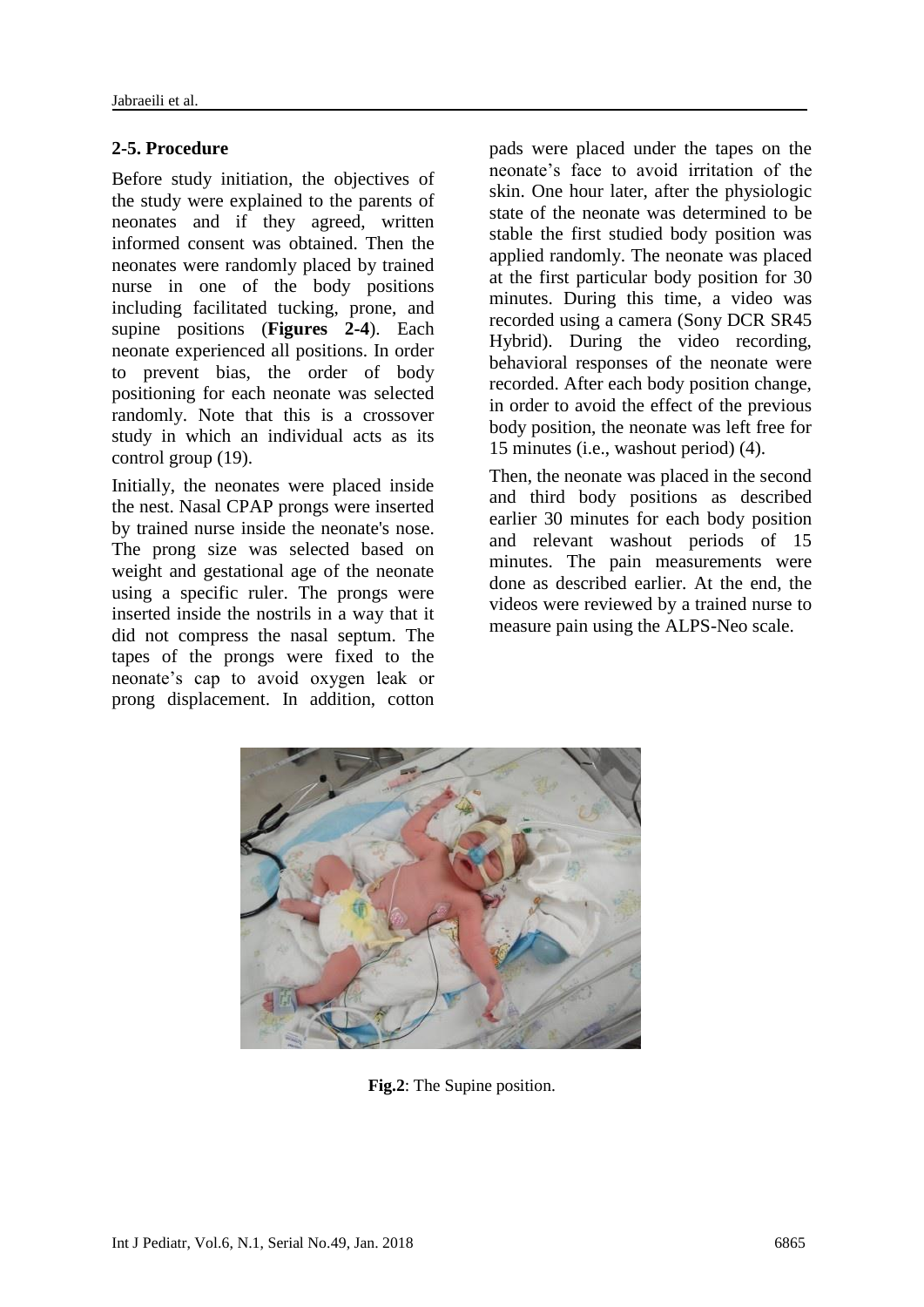

**Fig.3**: The Prone position.



**Fig.4:** The Facilitated tucking position.

# **2-6. Data analysis**

The analyses were done using the SPSS software for Windows (version 22.0). Descriptive indices including mean and its standard deviation (SD), frequency, and percentage were used to express the data. For analytic analyses, the repeated measurement analysis of variance (ANOVA), t-test and Repeated Measure analysis were used. The significance level was set at 0.05. In order to determine the effect of demographic and background variables (age and gender) on pain, the Chi-squared test was used.

#### **2-7. Ethical considerations**

Approval was received from Kermanshah University medical Sciences Ethics Committee, and official permission from the hospital where the study was conducted was obtained. Additionally, informed written consent was obtained from each family included in the study.

#### **3- RESULTS**

 The results of this study showed that of 50 premature neonates studied, there were 15 girl neonates (30%), and 25 boy neonates  $(75\%)$ . Mean  $(\pm SD)$  gestational age was  $31.76 \ (\pm 2.09)$  weeks. Mean  $(\pm SD)$ age of the neonates was 1.42 (0.95) days. Mean  $(\pm SD)$  birth weight was 1,760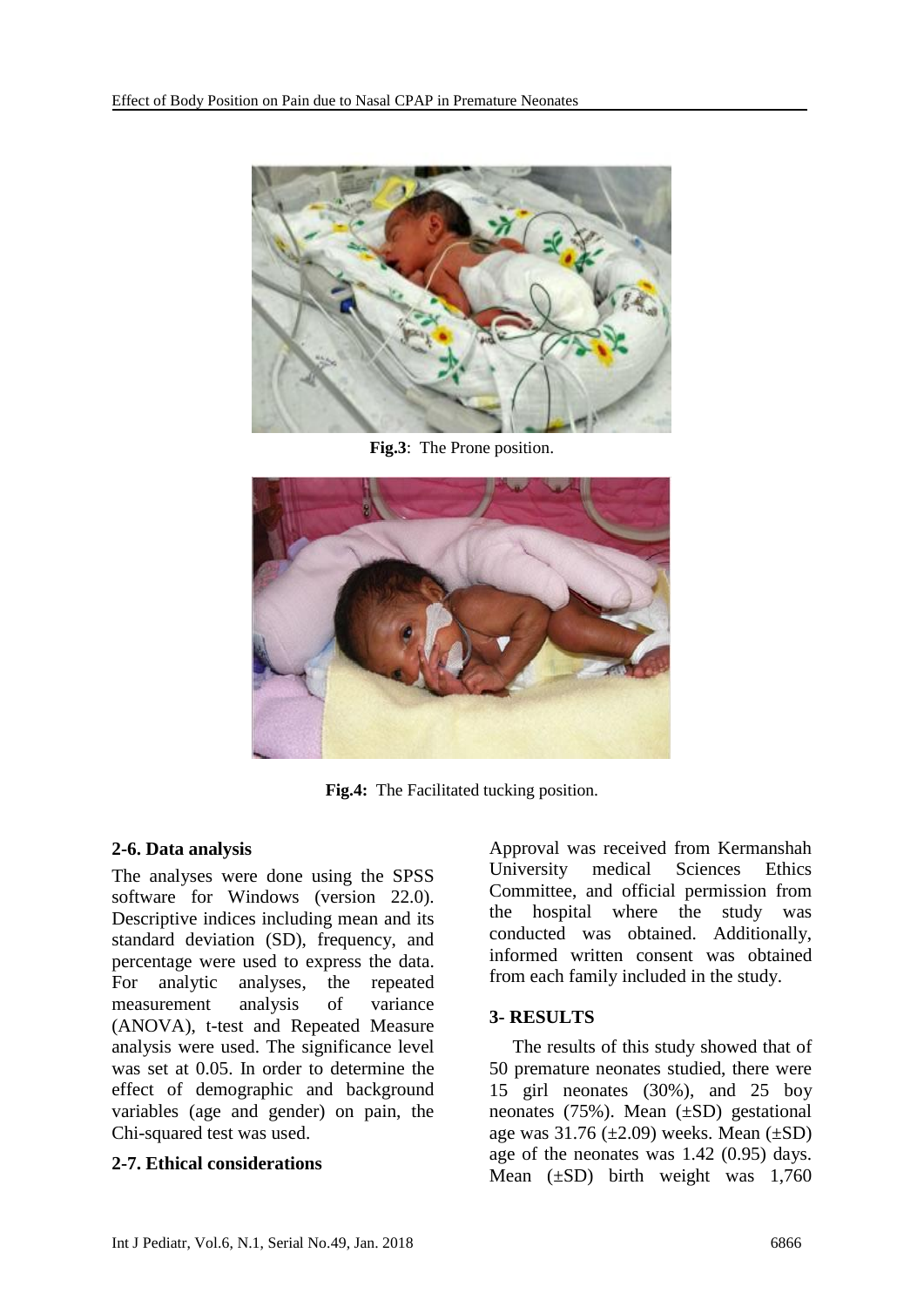(±522.42) grams. Mean (±SD) Apgar score at 5 minutes was  $8.32$  ( $\pm 0.91$ ). Mean  $(\pm SD)$  maternal age was 29.86  $(\pm 5.87)$ years (**Table.1**). The Results of ANOVA and t-tests showed that none of the demographic and background variables have not a statistically significant association with the pain score of different positions (P>0.05). The **Table.2** show the results of repeated measure analysis which has compared the pain scores in different periods of time in three positions supine position, prone position and facilitated tucking. As can be seen, in all different periods of time, the mean of pain scores in the Facilitated position has been lower than the other two positions, indeed this difference was statistically significant (P<0.001) (**Table.3**). The **Figure.5** also show the mean of pain scores in in different periods of time in three positions supine position, prone position and facilitated tucking. In fact, this figure confirms the results of **Table.2**.

**Table.3** also shows the results of the comparison of pairwise mean of pain scores at different times in 3 positions. As can be seen, all of them have significant differences.

| Table-1: The relationship between mean pain score in the fetal position, supine position and prone position with |  |
|------------------------------------------------------------------------------------------------------------------|--|
| demographic variables in participants                                                                            |  |

|              | Variable    | Fetal group             |         | Supine group    |         | Prone group     |         |
|--------------|-------------|-------------------------|---------|-----------------|---------|-----------------|---------|
| Variables    | category    | Mean $\pm$<br><b>SD</b> | P-value | Mean $\pm SD$   | P-value | $Mean \pm SD$   | P-value |
| Gender       | Girl        | $5.26 \pm 0.60$         | 0.529   | $7.28 \pm 0.76$ | 0.828   | $6.08 \pm 0.84$ | 0.294   |
|              | Boy         | $5.10\pm0.90$           |         | $7.34 \pm 0.80$ |         | $6.33 \pm 0.70$ |         |
|              | A few hours | $5.09 \pm 0.87$         | 0.675   | $7.28 \pm 0.79$ | 0.759   | $6.20 \pm 0.76$ | 0.670   |
| Age          | $1-3$ days  | $5.19 \pm 0.79$         |         | $7.35 \pm 0.80$ |         | $6.29 \pm 0.74$ |         |
| Gestational  | 27-30       | $5+0.87$                |         | $7.33 \pm 0.97$ |         | $5.92 \pm 0.96$ |         |
| Age,         | $30 - 33$   | $5.18 \pm 0.94$         | 0.726   | $7.34 \pm 0.62$ | 0.976   | $6.42+0.57$     | 0.152   |
| (week)       | 33-35       | $5.24 \pm 0.58$         |         | $7.28 \pm 0.89$ |         | $6.31 \pm 0.71$ |         |
| <b>Birth</b> | 1000-1500   | $5.14 \pm 0.93$         |         | $7.31 + 0.765$  |         | $6.08 \pm 0.86$ |         |
| weight,      | 1500-2000   | $5.20 \pm 0.95$         | 0.966   | $7.38 \pm 0.90$ | 0.953   | $6.25+0.64$     | 0.357   |
| gram         | 2000-2500   | $5.12 \pm 0.60$         |         | $7.29 \pm 0.78$ |         | $6.44 \pm 0.67$ |         |

SD: Standard deviation.

| <b>Table-2:</b> Mean (SD) pain (due to nasal CPAP prong insertion) scores at different time points based on<br>the three studied body positions among 50 premature neonates |                 |                                 |                 |          |  |
|-----------------------------------------------------------------------------------------------------------------------------------------------------------------------------|-----------------|---------------------------------|-----------------|----------|--|
|                                                                                                                                                                             | 10 minutes I    | 10 minutes II<br>10 minutes III |                 |          |  |
| Body position/ pain score                                                                                                                                                   | Mean $\pm$ SD   | $Mean \pm SD$                   | Mean $\pm$ SD   | P- value |  |
| Supine                                                                                                                                                                      | $0.96 \pm 7.62$ | $0.92 \pm 7.42$                 | $0.91 \pm 6.94$ |          |  |
| Prone                                                                                                                                                                       | $0.97 \pm 6.48$ | $0.76 \pm 6.22$                 | $0.92 \pm 6.08$ | < 0.001  |  |
| Facilitated tucking                                                                                                                                                         | $0.86 \pm 5.54$ | $0.95 \pm 5.02$                 | $0.90 \pm 4.90$ |          |  |

SD: Standard deviation.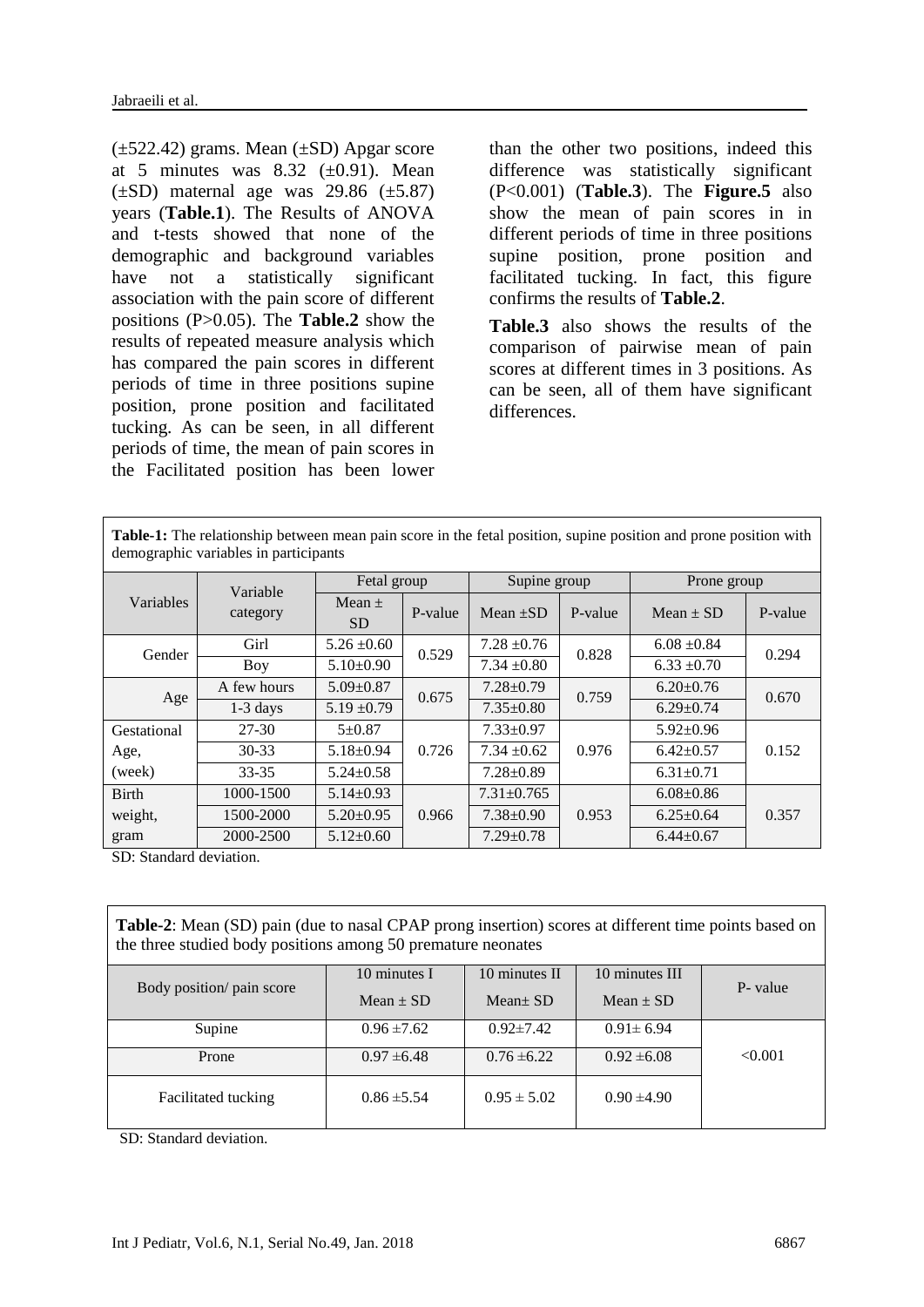| <b>Table-3</b> : Comparison of pain (due to nasal CPAP prong insertion) scores among the three studied body<br>positions |                              |                                          |         |  |
|--------------------------------------------------------------------------------------------------------------------------|------------------------------|------------------------------------------|---------|--|
| <b>Position/Pain Score</b>                                                                                               |                              | Mean difference $\pm$ Standard deviation | P-value |  |
| Supine position                                                                                                          | Prone position               | $1.06 \pm 0.09$                          | < 0.001 |  |
|                                                                                                                          | Facilitated tucking position | $2.17 \pm 0.11$                          | < 0.001 |  |
| Prone position                                                                                                           | Supine position              | $-1.06 \pm 0.09$                         | < 0.001 |  |
|                                                                                                                          | Facilitated tucking position | $1.10 \pm 0.13$                          | < 0.001 |  |
| Facilitated                                                                                                              | Supine position              | $2.17 \pm 0.11$                          | < 0.001 |  |
| tucking position                                                                                                         | Prone position               | $1.10 \pm 0.13$                          | < 0.001 |  |



**Fig.5**: Mean of pain scores of NCPAP in different periods of time in the different positions.

#### **4- DISCUSSION**

 The objective of the current study was to determine the effect of three body positions on pain induced by inserting prong of nasal CPAP among a sample of premature neonates admitted to NICU. The obtained results showed that a significant difference existed regarding pain between prone and supine positions; pain score was lower in prone position. In a former study by Saki et al. in 2009 showed that pain during venous blood drawing was different among body positions and pain was less severe in prone position compared to

supine position (16). Another study by Grunau et al. in 2004 showed that in prone position neonates fell more comfortable and experience deeper sleep in comparison to supine position. In this position, the neonates are more resistant to environmental stressful factors and experience less pain during painful procedures (20). These are compatible with our findings. The results also showed that pain score during painful procedures in facilitated tucking position were lower than in supine position. In a former study in Shahid Hasheminejad Hospital, with the objective of studying the effect of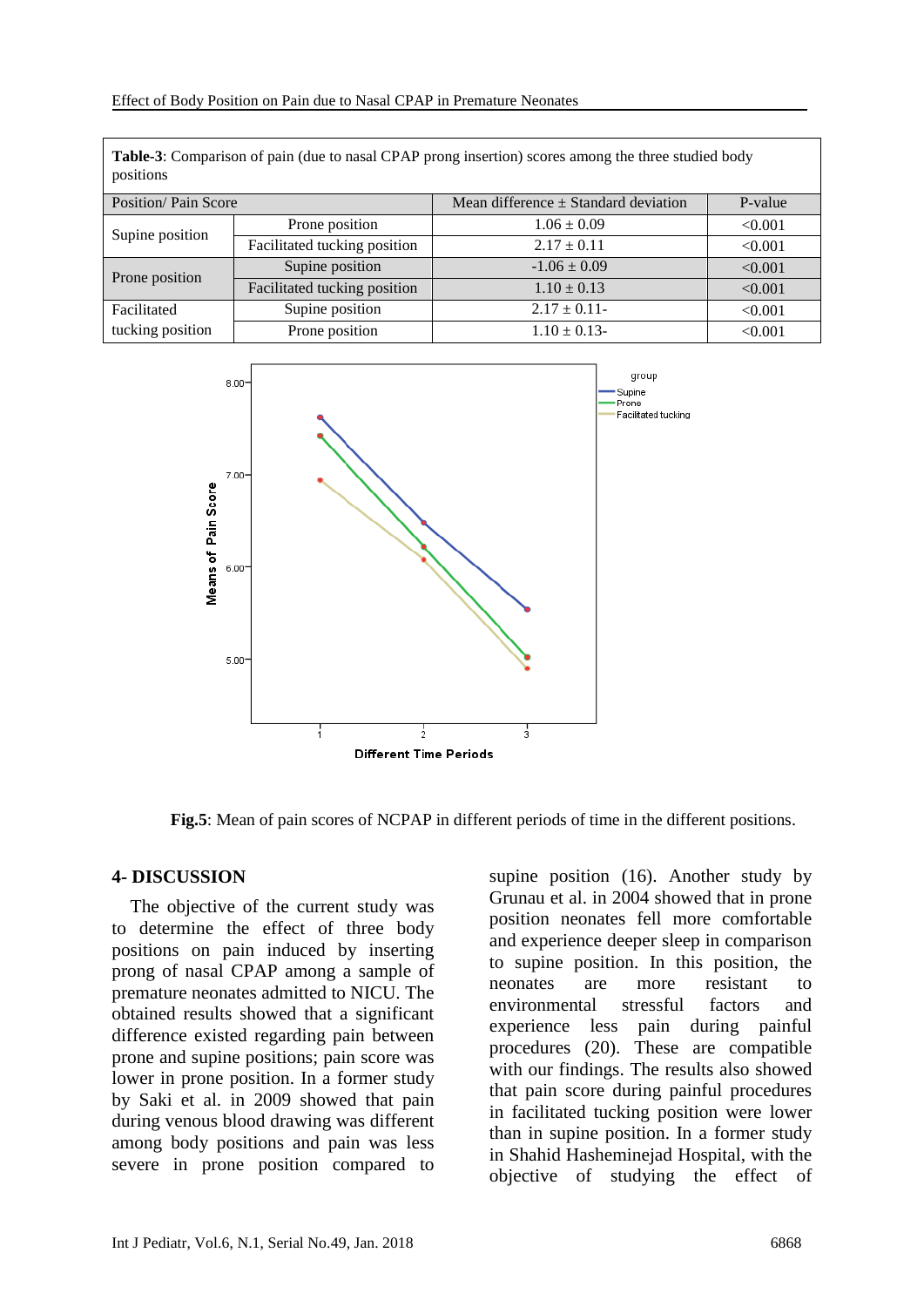facilitated tucking position on pain and physiologic indices during venous blood drawing in premature neonates, it was reported that pain severity was lower in intervention group (i.e., fetal position) compared to control group (3). These results are in agreements with what we observed here regarding facilitated tucking position. According to our findings, pain score in facilitated tucking position was lower than in prone position. Grunau et al. (2004) concluded that placement in prone position is not a sufficient environmental comfort intervention for painful invasive procedures such as heel lance for blood sampling in the NICU. Neonates require other environmental supports to promote coping with this stressful event (20). Through a systematic review, Yamada et al. in 2008 asserted that although Cignacco et al. cited the review by Prasopkittikun and Tilokskulchai, they did not include the use of positioning, maternal holding or touching in their summary of recommended strategies (21-23).

Two additional studies did not support the use of positioning for procedural pain. This difference may be painful due to differences in the type of procedure. Prasopkittikun and Tilokskulchai (22) reported that swaddling, maternal holding; touching and positioning were effective nonpharmacological interventions that reduced pain using validated pain assessment measures in preterm and term infants undergoing a heel lance. The authors advised the use of a combination of these interventions because their effectiveness may vary across infants.

Nonpharmacological pain interventions, including the use of pacifiers or NNS, swaddling, facilitated tucking, and breast milk or breastfeeding had higher levels of support for reducing pain during single painful events. However, the crucial issue of whether these interventions could be used repeatedly was not addressed in existing reviews (21). Moreover, Reyhani

et al. in 2012 concluded that facilitated tucking position could cause changes in heart rate and saturation of arterial blood and pain relief for infants in the experimental group compared to the control group. Therefore, it can be used as a method for pain relief caused by arterial blood taking (3). The results of the current study showed that in premature neonates who were receiving nasal CPAP facilitated tucking position yielded the lowest pain score in comparison to prone and supine positions. In a study by Liaw et al. in 2011, a significant relationship existed between pain score, physiologic indices, and facilitated tucking position with regular care. No significant association was observed between demographic variables (age, gender, gestational age, birth weight, etc) and pain due to nasal CPAP prong insertion (24). In a study by Cignacco et al.(2007) factors such as gestational age or neonate health were not found to have effect on non-pharmacological interventions (23).

In another study by Karimi et al. (2012), neonatal weight and the time of the last feeding did not have effect on pain response (25-26). These findings are compatible with our findings. One of the strengths of this study was cross-over design applied. As each neonate acted like control for him/herself, individual differences in pain response were controlled. Of limitations we encountered is that the neonates had intravenous line in one of their limbs which caused movement limitation. This could affect pain scoring when assessing limb activity. So, it is recommended to conduct further studies to compare pain score yielded by ALPS-Neo with other pain measurement instruments.

# **4-1. Clinical application**

Non-medical interventions and especially the placement of neonates in facilitated tucking or prone position as a new science in the nursing care can be an effective step in improving care provided by nurses.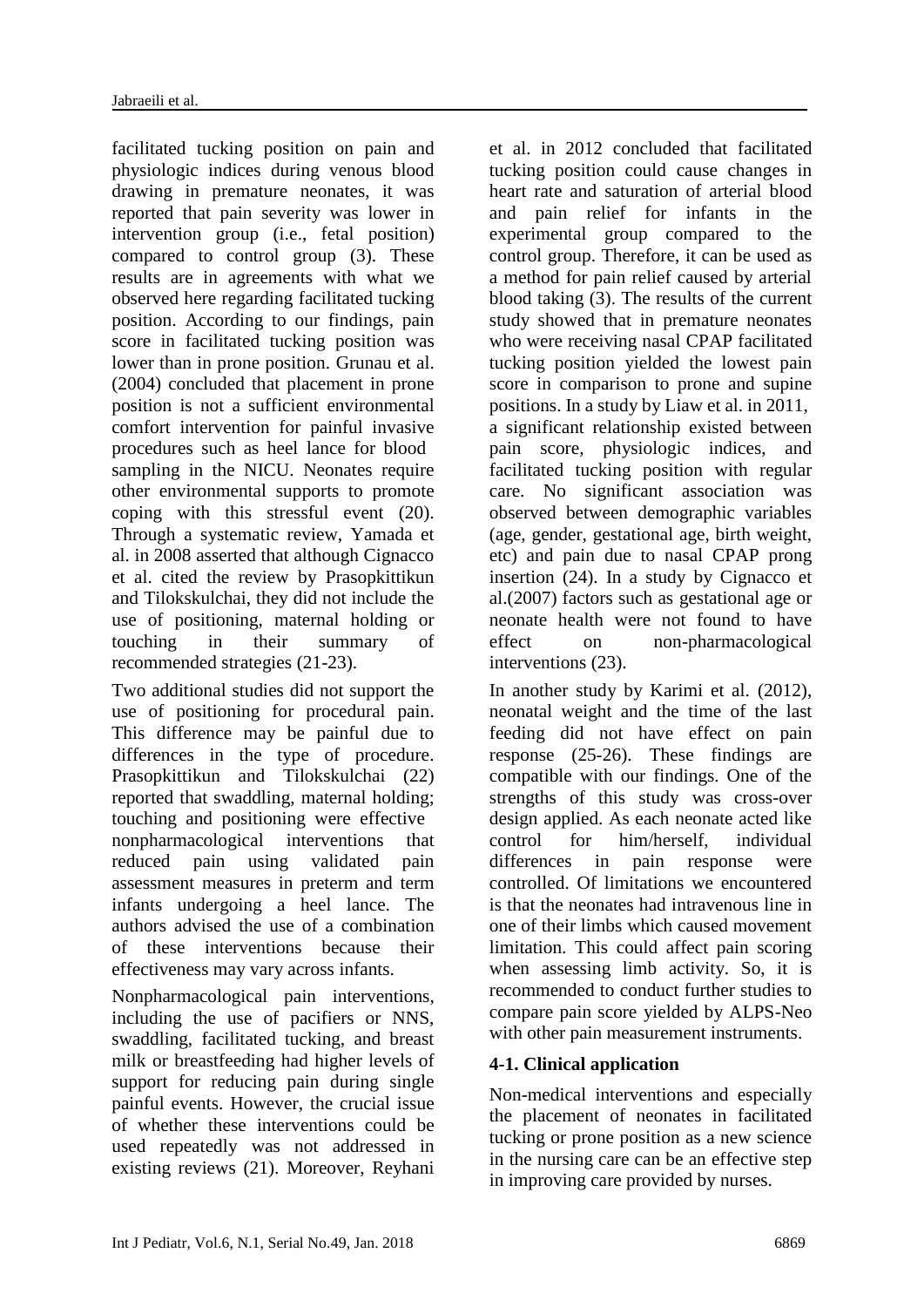## **5- CONCLUSION**

 The findings of the current study support the efficacy of body positioning for premature neonates who were receiving nasal CPAP admitted to NICU. Among different body positions, fetal position had the greatest effect on pain alleviation followed by prone and supine positions. Therefore, in the first place, the facilitated tucking position and then the prone position were used to reduce the pain in the neonates under the N- CPAP as a non-invasive and no fee method.

## **6- CONFLICT OF INTEREST**

The authors declare lack of any type of conflict of interests with this manuscript.

# **7- ACKNOWLEDGMENTS**

This article is adopted from the thesis to receive MSc degree in neonatal nursing care approved in the Research Committee of Tabriz University of Medical sciences, Tabriz, Iran dated 25 July 2015 (No. 543). We acknowledge the Research Deputy of Tabriz University of Medical Sciences for financial support. We also thank all parents and staff of neonatal intensive care unit of Imam Reza Hospital who helped us in this study.

## **8- REFERENCES**

1. Kyle T, Carman S: Essentials of Pediatric Nursing: Pain Management in Children. 2nd Edition. Philadelphia, PA: Lippincott Williams and Wilkins; 2012.

2. Cheraghi F, Pakseresht M, Parsa P, Basiri B. Effect of Kangaroo Mother Care on Premature Newborns' Pain due to Invasive Procedures in Neonatal Intensive Care Unit of Hospital Fatemieh, Hamadan. www sjimu medilam ac ir. 2014;22(1):31-40.

3. Reyhani T, Mohebi T, Boskabadi H, Gholami H. The effect of facilitated tucking during venipuncture on pain and physiological parameters in preterm infants. Evidence Based Care. 2012;2(2):47-56.

4. Ghorbani F, Valizadeh S, Asadollahi M. Comparison of Prone and Supine Positions on Oxygenation of Premature Infants with Respiratory Distress Syndrome Treated with Nasal CPAP in Tabriz Alzahra Hospital, 2010, Tabriz, Iran. [Qom University of Medical](http://www.sid.ir/En/Journal/JournalList.aspx?ID=9532)  [Sciences Journal.](http://www.sid.ir/En/Journal/JournalList.aspx?ID=9532) 2013;6(4):57-63.

5. Bohlin K, Jonsson B, Gustafsson A-S, Blennow M. Continuous positive airway pressure and surfactant. Neonatology. 2008;93(4):309-15.

6. Jebreili M, Sayyedrasooli A, Salimi S, Ghojazadeh M. Swaddling Effect on Pain of Nasogastric Tube Insertion in Premature Infants: A Crossover Design, Randomized Clinical Trial. Iran Journal of Nursing. 2013;26(85):76-85.

<span id="page-9-0"></span>7. Abdolalizadeh M, Kermanshahi S. The effect of a supportive health promotion program on the quality of life of mothers of premature newborns. Evidence Based Care. 2015;5(2):37-48.

<span id="page-9-1"></span>8. Grunau RE. Neonatal pain in very preterm infants: long-term effects on brain, neurodevelopment and pain reactivity. Rambam Maimonides Medical Journal. 2013;4(4): e0025:1-13.

<span id="page-9-2"></span>9. Badr LK. Pain in Premature Infants: What Is Conclusive Evidence and What Is Not. Newborn and Infant Nursing Reviews. 2013;13(2):82-6.

10. Cignacco E, Hamers JP, Stoffel L, Lingen RAv, Schutz N, Muler R, et al. Routine procedures in NICUs: factors influencing pain assessment and ranking by pain intensity. Swiss medical weekly. 2008;138(33):484.

<span id="page-9-3"></span>11. Cignacco E, Hamers J, van Lingen RA, Stoffel L, Buchi S, Muller R, et al. Neonatal procedural pain exposure and pain management in ventilated preterm infants during the first 14 days of life. Swiss medical weekly. 2009;139(15):226.

<span id="page-9-5"></span>12. Carbajal R, Rousset A, Danan C, Coquery S, Nolent P, Ducrocq S, et al. Epidemiology and treatment of painful procedures in neonates in intensive care units. Jama. 2008;300(1):60-70.

<span id="page-9-4"></span>13. Asadinogabi F, Savadgar S, Nazari A. Knowledge, Attitude and Mlkrdprstaran to